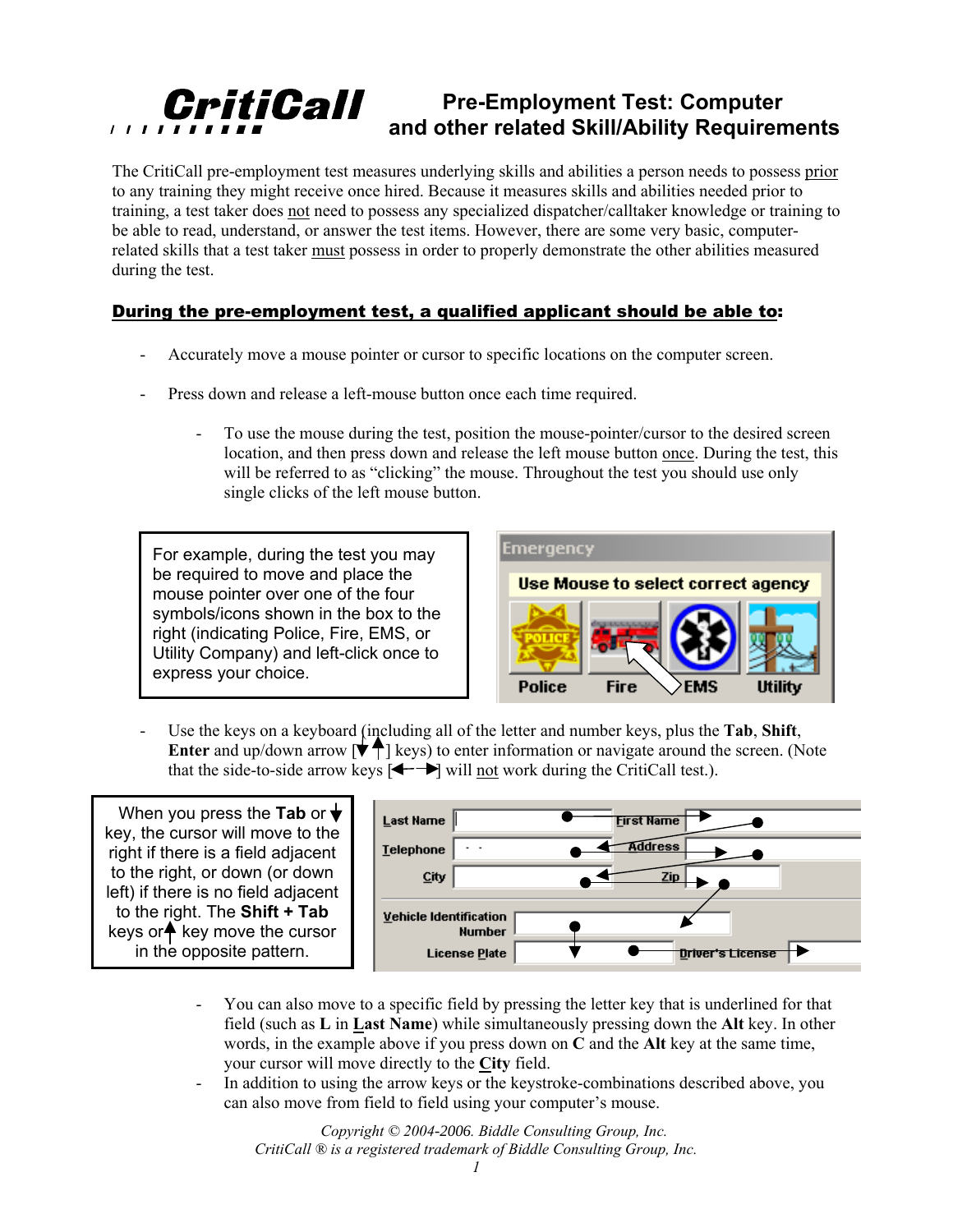- Follow the instructions provided in writing and/or verbally during the test. Practice test items/questions are offered before each section of the test to help you determine if you are following the instructions correctly. Scores from the practice items are not included in your final test score. You are not required to take the practice items and you will be given an opportunity to bypass them during the test if you wish.
- Listen to and use verbal/spoken information provided over a headset. You frequently must enter the information you hear into a computer using a standard keyboard. You will be able to reasonably control the volume of the information heard in the headset you will be provided during the test.
- Choose a multiple-choice response by clicking your mouse over the small box to the left of your choice or by pressing the **A**, **B**, **C**, or **D** key on the keyboard.

 A "check mark" indicates your choice during multiple-choice questions. In this example, the check mark next to alternative **B** ("Green") was placed by either moving the pointer over the small box to the left of the letter **B** and clicking once, or by entering the letter **B** on the keyboard. You can change your response as many times as you wish before you move on to the next test item by either clicking on a different box or by entering a different letter.



Use "scroll bars" that appear on the right side of some documents or lists on the computer screen so that you can view those parts of the list or document that might be hidden from view.

|                                              | 37 Silver | 929-7730 |        |
|----------------------------------------------|-----------|----------|--------|
|                                              | 34 Gold   | 929-3307 |        |
|                                              | )1 Main   | 432-7070 |        |
|                                              | 31 Mine   | 87848145 |        |
|                                              | 19 Minor  | 978-1745 |        |
|                                              | 32 Howe   | 978-1754 |        |
| Place the mouse pointer over the up or down  |           | 707-3321 |        |
| scroll bar arrows and hold down the left     |           | 733-5773 |        |
| mouse button to move the document or list up |           | 825-5765 | Scroll |
| or down                                      |           | 872-8829 | Bar    |
|                                              |           | 872-9928 |        |
|                                              | ! Howe    | 893-3982 |        |
|                                              | 18 Third  | 839-2248 |        |
|                                              | 37 Arden. | 737-4114 |        |
|                                              | '6 Watt   | 632-2380 |        |
|                                              | 54 Euclid | 632-3220 |        |
|                                              | ?0 Akroni | 356-8765 |        |
|                                              |           |          |        |

*Copyright © 2004-2006. Biddle Consulting Group, Inc. CritiCall ® is a registered trademark of Biddle Consulting Group, Inc.*